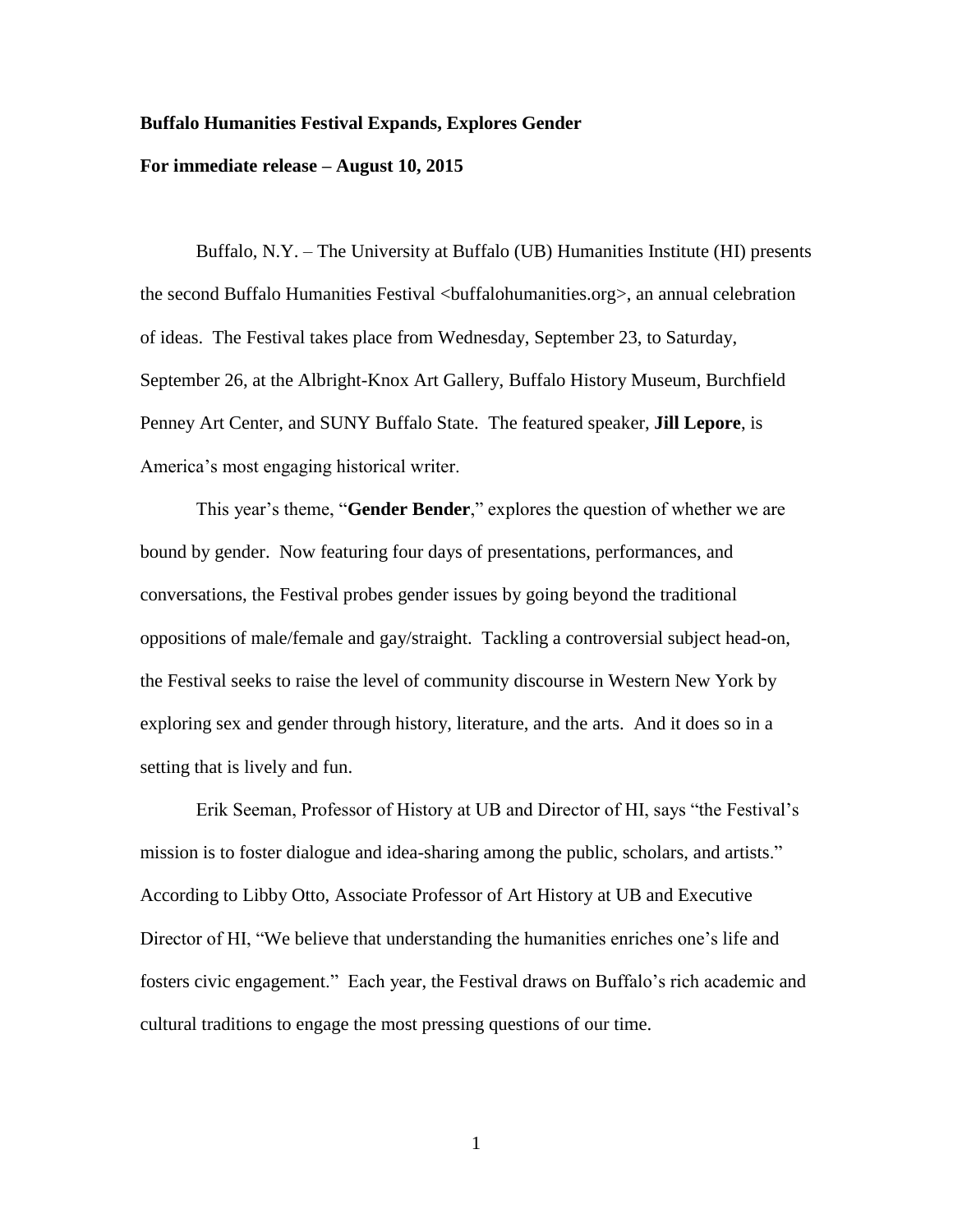The Festival kicks off on Wednesday, September 23, with an event at the Buffalo History Museum that is **free and open to the public**. Patrick McDevitt, Associate Professor of History at UB, offers a talk on "Do Clothes Make the Man?" McDevitt explores the history of the man's suit; a pop-up exhibit of men's fashions accompanies the presentation. Reception at 7:00pm, talk at 7:30.

On Thursday, September 24, the Humanities Festival Book Group is open to all who want to discuss *The Secret History of Wonder Woman* by featured speaker Jill Lepore. Good food and conversation are on the menu at Sweetness 7 Cafe, 301 Parkside Avenue, from 7:30pm to 9:30pm. The discussion is led by Susan Cahn, Professor of History at UB, an expert on gender history. Tickets are \$8 and include hors d'oeuvres and one glass of beer, wine, or a soft drink.

**Jill Lepore** appears on stage at the Albright-Knox Art Gallery on Friday, September 25, at 8:00pm. Tickets are \$20 for adults, \$15 for students. Lepore is a history professor at Harvard University and has won some of the most prestigious accolades in the profession. At the same time, her books and *New Yorker* articles crackle with wit and humor, features that have won her a remarkably wide readership. For more on Lepore, go to <http://scholar.harvard.edu/jlepore/home>.

At the Albright-Knox, Lepore talks about her bestselling book, *The Secret History of Wonder Woman*. The *Wall Street Journal* calls it "lively, surprising, and occasionally salacious," while NPR says that the book "relates a tale so improbable, so juicy, it'll have you saying, 'Merciful Minerva!'"

After the presentation, Lepore takes questions from the audience and is available to sign books, with copies offered for sale by Talking Leaves. A limited number of VIP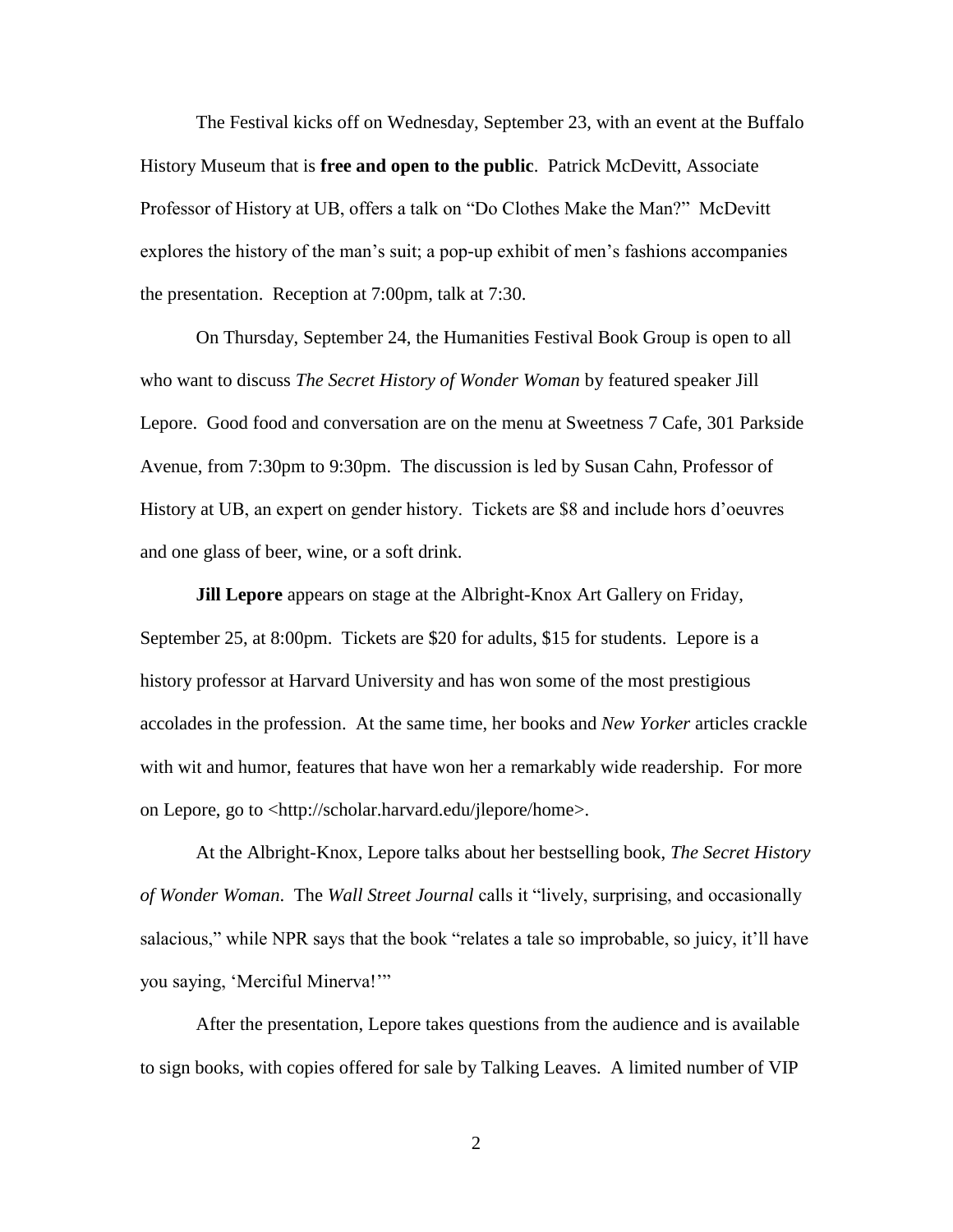tickets are available for a wine-and-cheese reception with the author, beginning at 7:00pm. VIP tickets, which include admission to Saturday's events, are \$60 each, \$100 for two.

The Festival continues on Saturday, September 26, with fifteen interactive talks and performances by Western New York's most gifted humanities teachers and scholars, at the Burchfield Penney Art Center and Ketchum Hall at SUNY Buffalo State. During each of the hour-long sessions, speakers engage audience members on topics such as "The Sex of Sports," "The Real Eunuchs of Constantinople," and "Rebellious Women of Country Music." Performances include Shakespeare in Delaware Park doing scenes from "Twelfth Night," first with all male actors and then all female, and the Niagara University Theatre Department offering their gender-switched adaptation of "Cyrano de Bergerac." Presentations will be held from 11:00am to 4:00pm. A full schedule is at <http://buffalohumanities.org/schedule-of-events/>.

Daypasses for Saturday's events, only \$15 for adults and \$10 for students, also include a screening of short films about gender and **free admission** to the Albright-Knox Art Gallery and Burchfield Penney Art Center. And if Daypasses are purchased by Wednesday, September 23, they include a **free lunch** from the West Side Bazaar. Choices include Ethiopian vegetarian combo, Burmese chicken curry, Vegetarian Pad Thai, and many more.

Saturday also features a number of **events that are free and open to the public** outdoors on Rockwell Quad (behind Rockwell Hall, between the Burchfield Penney and Ketchum Hall). A Drag Break during lunch features some of Buffalo's favorite genderbending performers. The Performance Space includes cabaret music by Katy Miner and